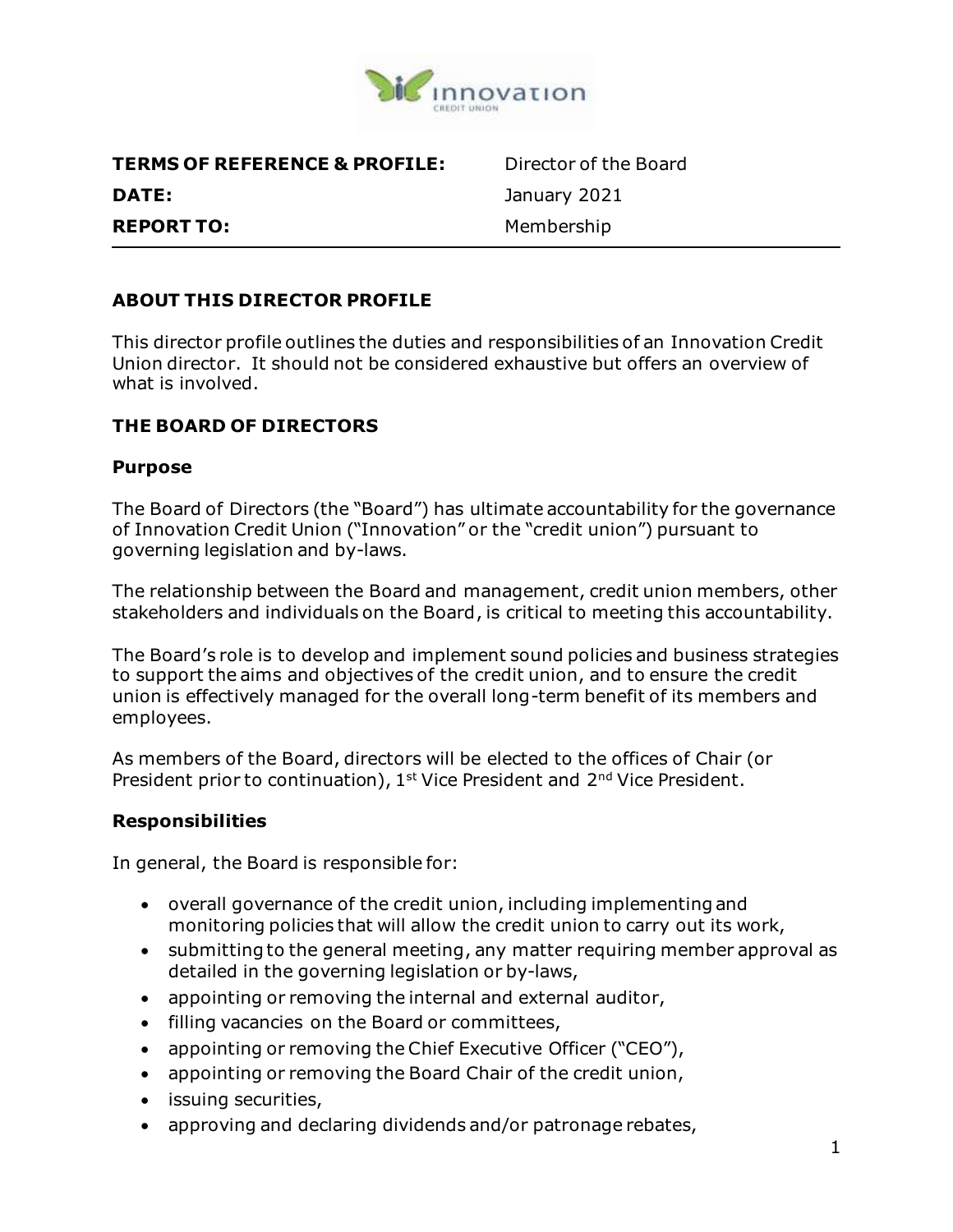

- authorizing the disclosure statement issued for common shares,
- approving the annual financial statements,
- approving any disclosure reports to the membership including MDNA and Corporate Governance,
- approving the annual budget, and business plan,
- approving policy related to compensation and Executive compensation,
- approving related party transactions as required,
- establishing procedures for prudent investment standards,
- delegating lending limits as required by the regulator,
- providing challenge, advice and guidance to the credit union's executive leadership team, as appropriate, on the credit union's operational and business policies, business performance, and risk management,
- being objective and demonstrating sound judgement, initiative, proactiveness, responsiveness and operational excellence,
- promoting an organizational culture that facilitates open communication, collaboration and appropriate debate in decision-making processes, and
- being an advocate and ambassador for the credit union.

## **Composition**

Innovation's Board is currently comprised of 12 members of the credit union, elected by the membership. Upon becoming a federal credit union, Innovation's Board will be comprised of 13 directors, and the CEO will be a director.

The Chair and 1<sup>st</sup> and 2<sup>nd</sup> Vice Presidents are elected by the Board.

A quorum requires the attendance at meetings to be a majority of Board members.

## **STANDARDS OF CONDUCT:**

Directors are legally and morally responsible for all activities of the credit union. Directors are required to:

- Act independently from the executive leadership team and senior management in accordance with Innovation's *Director Independence Policy*.
- Ensure no misuse of the position as a director or improper use of information acquired directly or indirectly to gain a personal advantage or to the detriment of the credit union.
- Demonstrate high ethical standards of integrity and conduct.
- Maintain confidentiality of all confidential information received in his or her capacity as a director.
- Avoid conflicts of interest.
- Act honestly and in good faith with a view to the best interests of the credit union.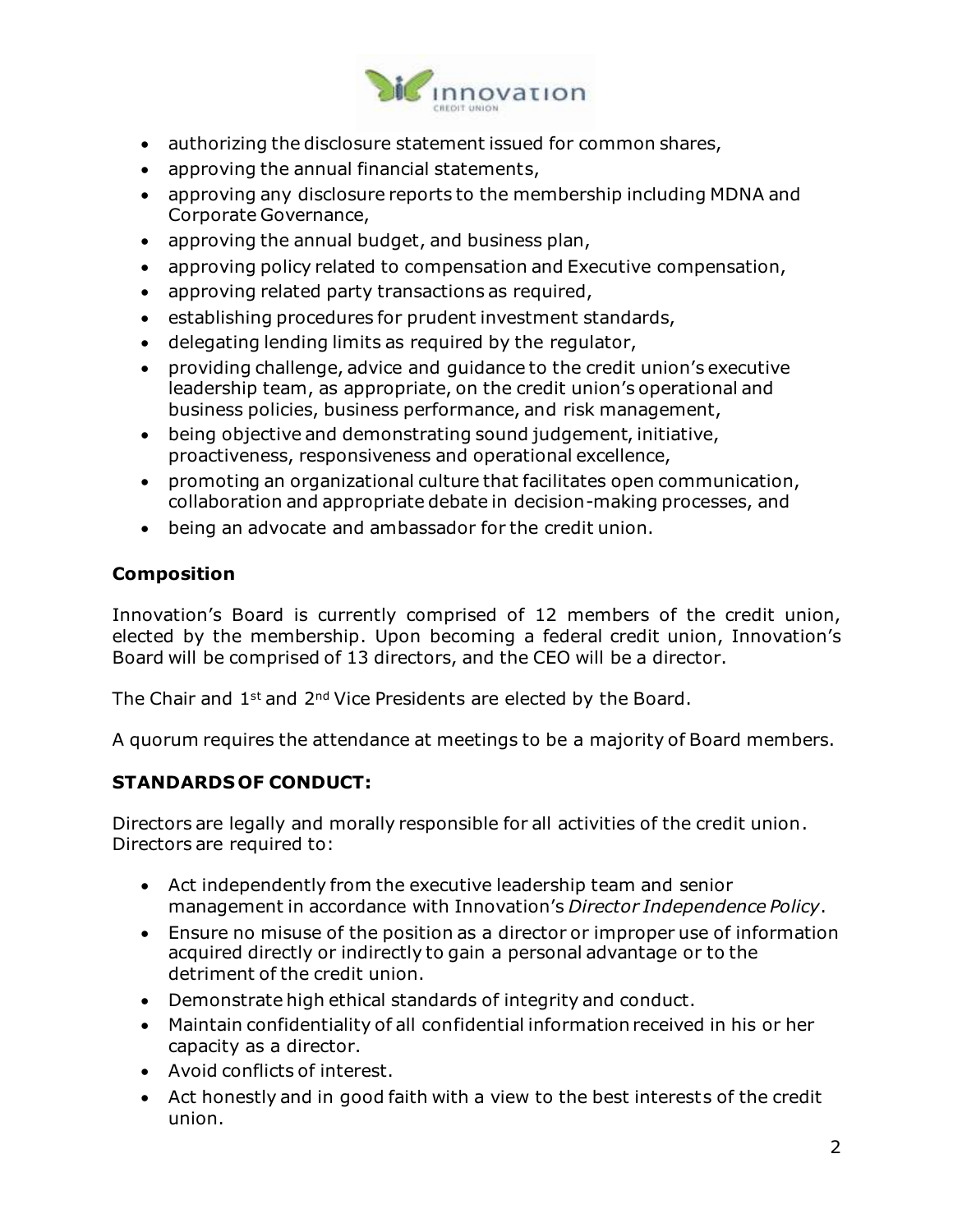

- Exercise the care, diligence and skill that a reasonably prudent person would exercise in comparable circumstances.
- Support a strong, unified and respectful Board that speaks with one voice; publicly support the actions decided by a majority vote of the Board unless the actions are unethical or illegal.
- Be prepared to register dissent if that is his or her considered opinion on an issue.
- Annually, sign the credit union's *Code of Conduct*.
- Not be in violation of the credit union's policies or bylaws.
- Be able to attend regular meetings of the Board.

# **ELIGIBILITY REQUIREMENTS:**

Board members of Innovation must, at all times during their tenure on the Board, meet the eligibility requirements of the governing legislation, the regulator's guidelines, and by-laws of the credit union. In general, directors:

- Must be at least 18 years of age,
- Must be a member of the credit union for minimum of one year as of the closing date for nominations,
- Must not have loans or credit in arrears with the credit union or other financial institution, and must not be named in a judgment debtor in any legal action for debt,
- Must not have been involved in any legal proceedings against the credit union or in dealings with any financial institution that has caused a financial loss, either as an individual or in an ownership capacity with any group or organization,
- Must not be a spouse of a person involved in any legal proceedings against the credit union, or any of its affiliates or subsidiaries,
- Must not be a board member or employee of a business selling competitive products and/or services except as a representative of the credit union,
- Must be prepared to use the credit union as his or her primary financial institution,
- Must not be a spouse of a person who is employed in an executive management position in the credit union or is a director of the credit union,
- Except for the CEO, is not an officer or employee of the credit union or any of its subsidiaries;
- Must be, and remain, eligible for fidelity bonding, and
- Have a credit history that is acceptable to the credit union.

# **TERM OF OFFICE:**

Directors are elected by the membership of the credit union and serve three (3) year staggered terms, after which he or she is eligible for re-election.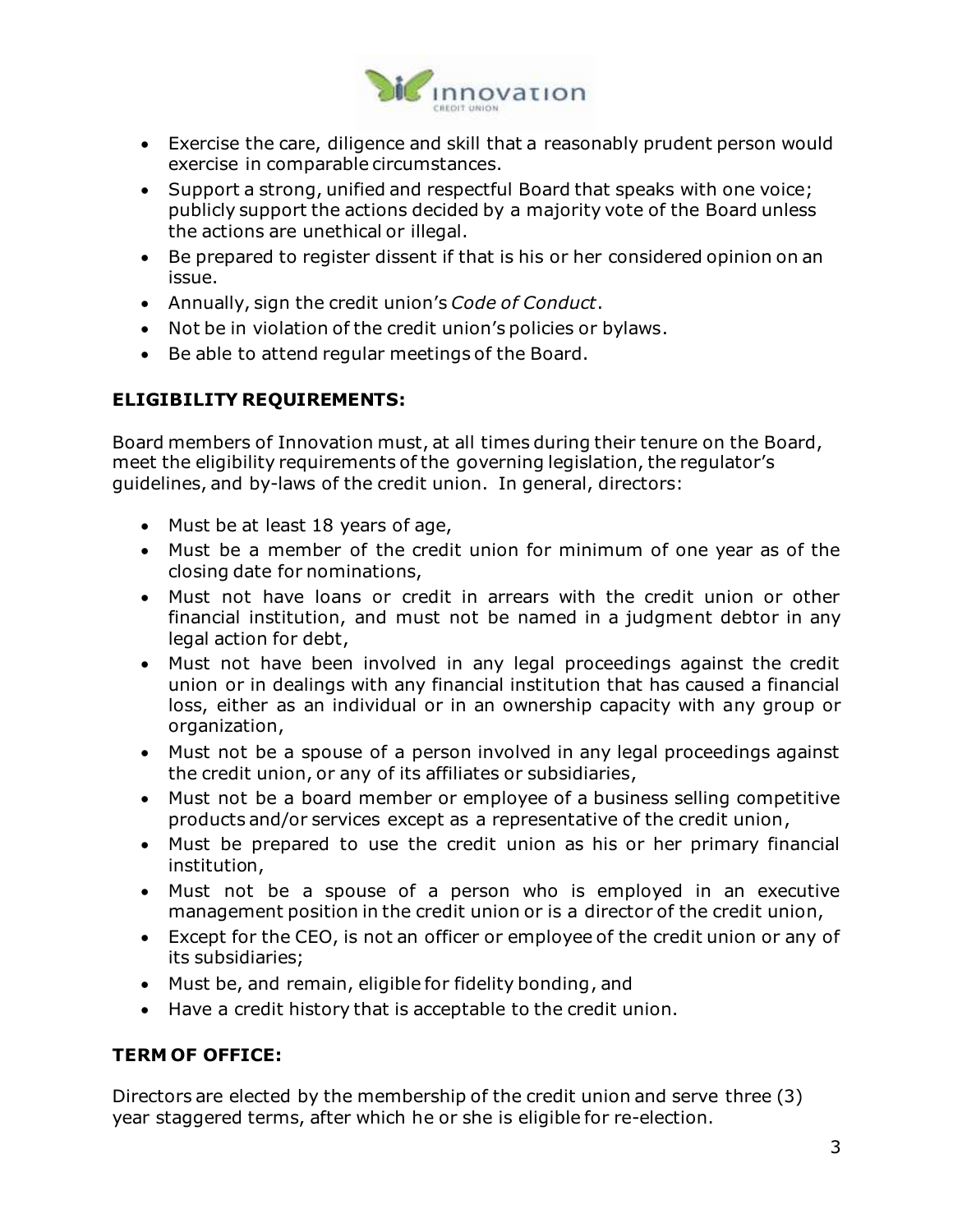

## **BOARD ACTIVITY**

The Board meets on a regular schedule that it develops and at the call of the chair. Directors will be provided with a minimum meeting notice of (7) seven days for inperson meetings, and not less than 24 hours for telephone or virtual meetings. The chair may also authorize a special meeting upon 48 hours written notice.

#### **Committees**

Directors will be asked to serve on Board committees. The standing committees are: the Audit & Finance Committee, Corporate Governance & People Committee, Risk & Conduct Review Committee, Community & Member Relations Committee, and Technology Committee.

To assist Board committees in being effective and productive, directors are expected to:

- Participate on committees and become knowledgeable about their purposes and goals.
- Understand the process of committee work and the role of management and staff who support the committee.
- Become knowledgeable about the charters for the committees on which they serve.

## **Preparation**

Directors must devote the time and attention necessary to make informed decisions on issues that come before the Board. While management provides directors with information needed to discharge their responsibilities, directors must ask for all information they believe necessary to make an informed decision. Requests for information should be directed through the Board chair or committee chair.

In addition, all directors are expected to:

- Read materials before meetings, analyze the information and do independent research if necessary.
- Attend meetings prepared to discuss the issues.
- Make reasonable inquiries about information provided by management to ensure it is clear and correct.
- Ensure they have acquired adequate information necessary to make decisions.

## **During Meetings**

Directors are expected to be actively engaged in the work of the Board and add value to that work. Directors who have particular areas of expertise are expected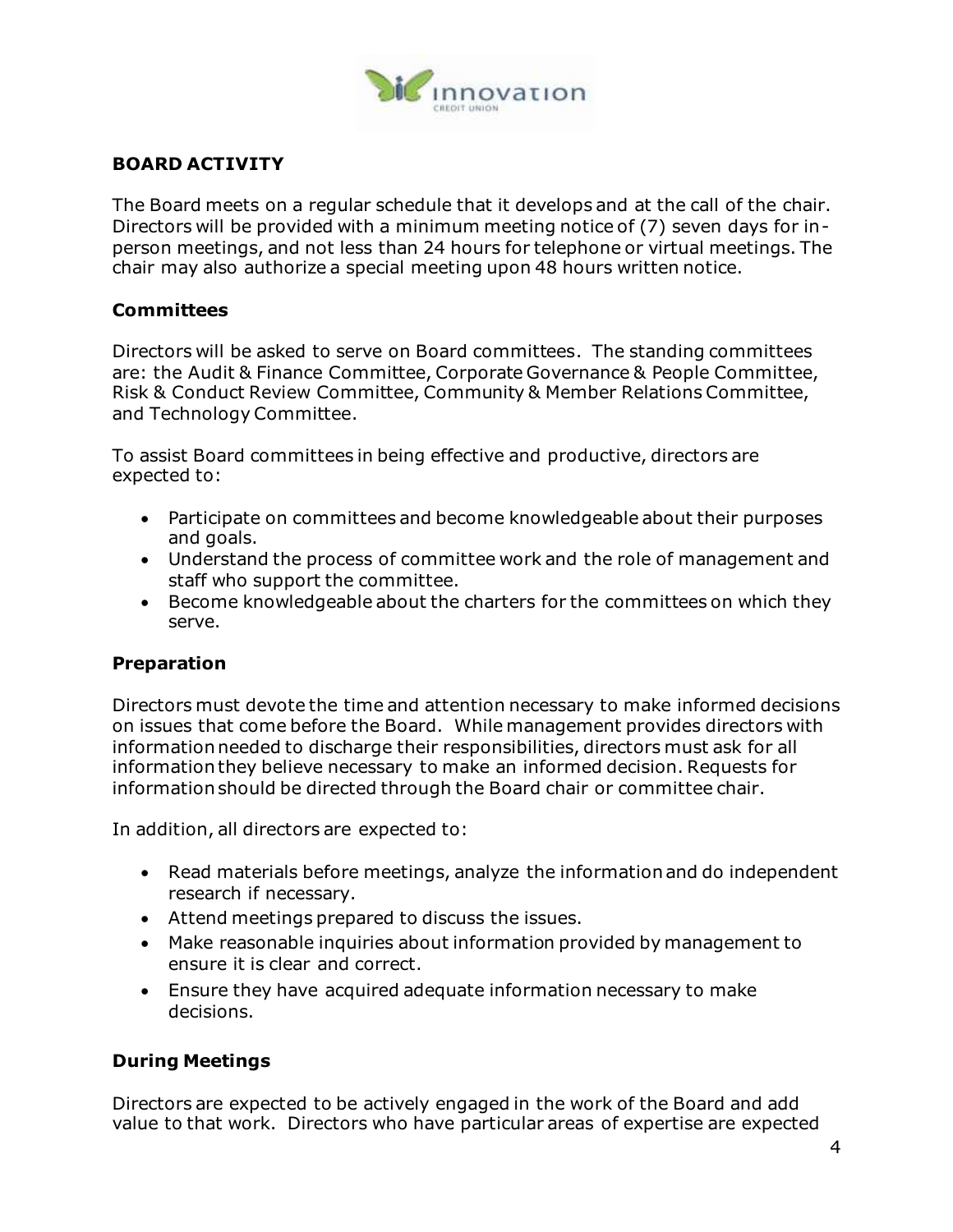

to use their unique skills and experience to the Board's benefit; for example, by leading areas of Board investigation or discussion within their area of expertise.

In addition, during meetings, directors are expected to:

- Bring experience, wisdom, judgment and influence to bear constructively on issues,
- Interact with fellow Board members and management respectfully and constructively,
- Speak and act independently while remaining a team player,
- Express opinions in a clear, organized and relevant manner,
- Express points of view for consideration even if they seem contrary to other opinions expressed.
- Ask probing questions,
- Listen to and be tolerant of other perspectives,
- Be adaptable, flexible and open-minded in considering and implementing change,
- Exercise a logical, rational approach to problem solving,
- Analyze issues from many perspectives and consider the effect of decisions on Innovation's internal and external environments (e.g.: staff, members, stakeholders, community),
- Be innovative and/or resourceful in finding or developing solutions,
- When possible, advise the chair before introducing significant and previously unknown information.
- Exercise good judgment,
- Act in Innovation's best interest rather than their own best interest or in the best interest of a region, special interest group or constituency,
- Focus inquiries on issues related to strategy, policy, implementation and results rather than issues relating to Innovation's day-to-day management, and
- Once Board decisions are made, support those decisions positively.

#### **Between Meetings**

Between Board meetings, directors should actively participate in Director attended functions, monitor communications and information posted for Directors, and be available as a resource to management and the Board and communicate with the Board chair and CEO as necessary and appropriate.

## **Meeting Attendance**

Directors are expected to attend all regular meetings, Annual Meeting, special meetings (such as planning session) and relevant committee meetings. Each director is required to attend a minimum of two thirds (2/3rds) of the Board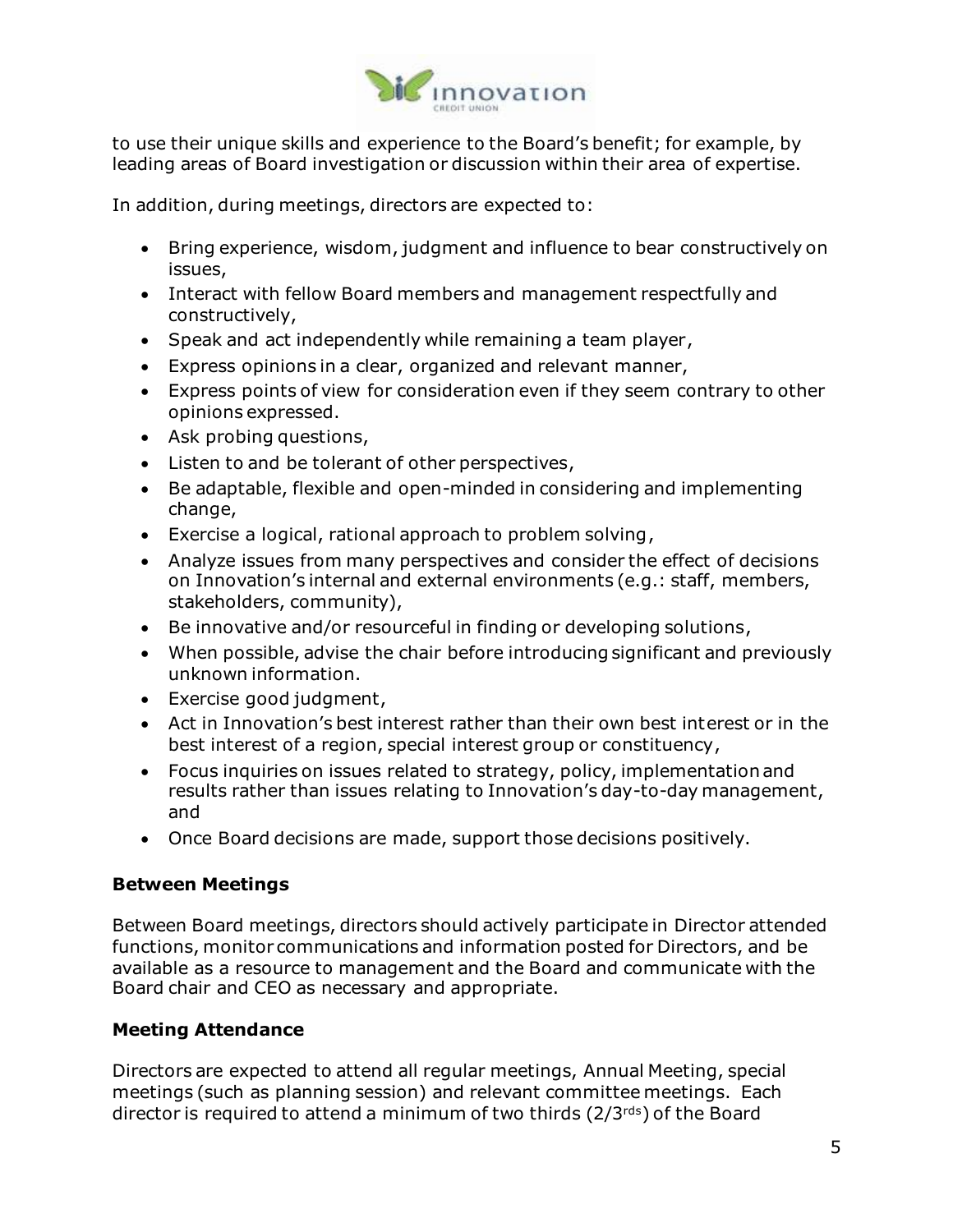

meetings per year, unless the director has provided advance notice with good cause, and the Board has approved his or her absences.

If a director fails to attend the required number of meetings in a year or misses three (3) consecutive meetings without the approval of the, his or her office shall be declared vacant by the Board and the vacancy shall be filled.

When a director is absent from a meeting, he or she has an obligation to be aware of all the issues to be dealt with at that meeting. The director must also register their opposition to matters they do not agree with, by contacting the chair prior to the meeting.

#### **EXPECTED ANNUAL TIME COMMITMENT:**

All directors can expect the following time commitment:

- Quarterly board and committee meetings (10 days)
- Board / director development (2 days per year)
- Strategic Planning (2 days per year)
- External training  $(2 4$  days per year)
- Meeting preparation (10 -12 hours per quarter)
- Travel time as required

#### **REMUNERATION:**

Remuneration for Board members will be in accordance with Innovation's *Elected Officials and Remuneration* Policy.

## **INDUSTRY KNOWELDGE**

Since well-informed directors make better decisions, directors should become knowledgeable about:

- Innovation's Board Approved policies,
- The Regulatory environment and pertinent Acts, Regulations and Guidelines.
- Innovation's business strategic direction and goals, operations, finances and human resources,
- Enterprise risk practices consistent with oversight of a financial institution.
- The business environment in general and the financial services and credit union sectors, including the federal environment,
- Events and broad issues in Innovation's industry sector,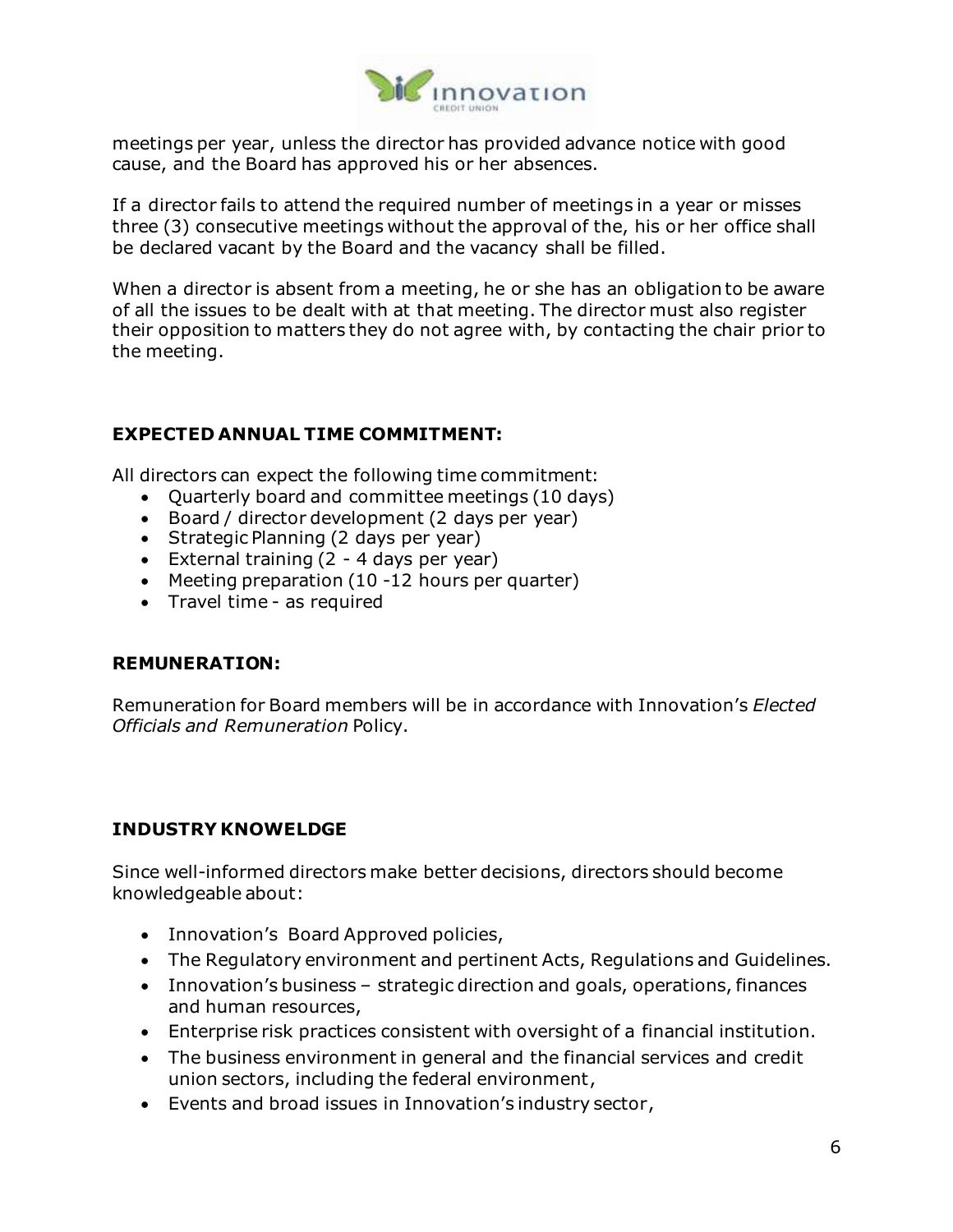

- Innovation's operating model,
- Innovation's products and services (through personal use), and
- Best practices for corporate governance.

## **RELATIONSHIP WITH MANAGEMENT**

Directors must respect management's organization structure. They have no authority to direct staff members except the CEO, who reports to the Board chair. Directors should direct questions or concerns about management performance through Board and committee meetings or through the Board chair to the CEO.

## **BOARD COMPETENCIES**

Innovation's Board has an appropriate representation of directors with relevant financial industry and risk management expertise. Collectively, the Board is expected to have the following competencies:

- Corporate Social Responsibility and Community Involvement
- Co-operatives and Credit Unions
- Audit & Compliance
- Financial Literacy and Financial Acumen
- Governance and Ethics
- Leadership
- Board, CEO Performance and Human Resources
- Regulatory Environment
- Enterprise Risk Management
- Strategic Planning
- Technology

Further information can be found in the *Director Development Guide*.

#### **EXTERNAL COMMUNICATIONS**

Each director has an important role as an ambassador for Innovation but should not speak on behalf of Innovation without appropriate authority from the Board chair.

#### **REGULATORY COMPLIANCE CHECKS**

Directors are required by its regulator to submit certain documents prior to a taking office and every subsequent five years white holding a position on the Board.

In particular, following confirmation that an applicant wishes to stand for election, the Corporate Governance & People Committee will work with candidates and a third-party agency to obtain their consent and attestation on materials which allows the third party to conduct the following background checks: